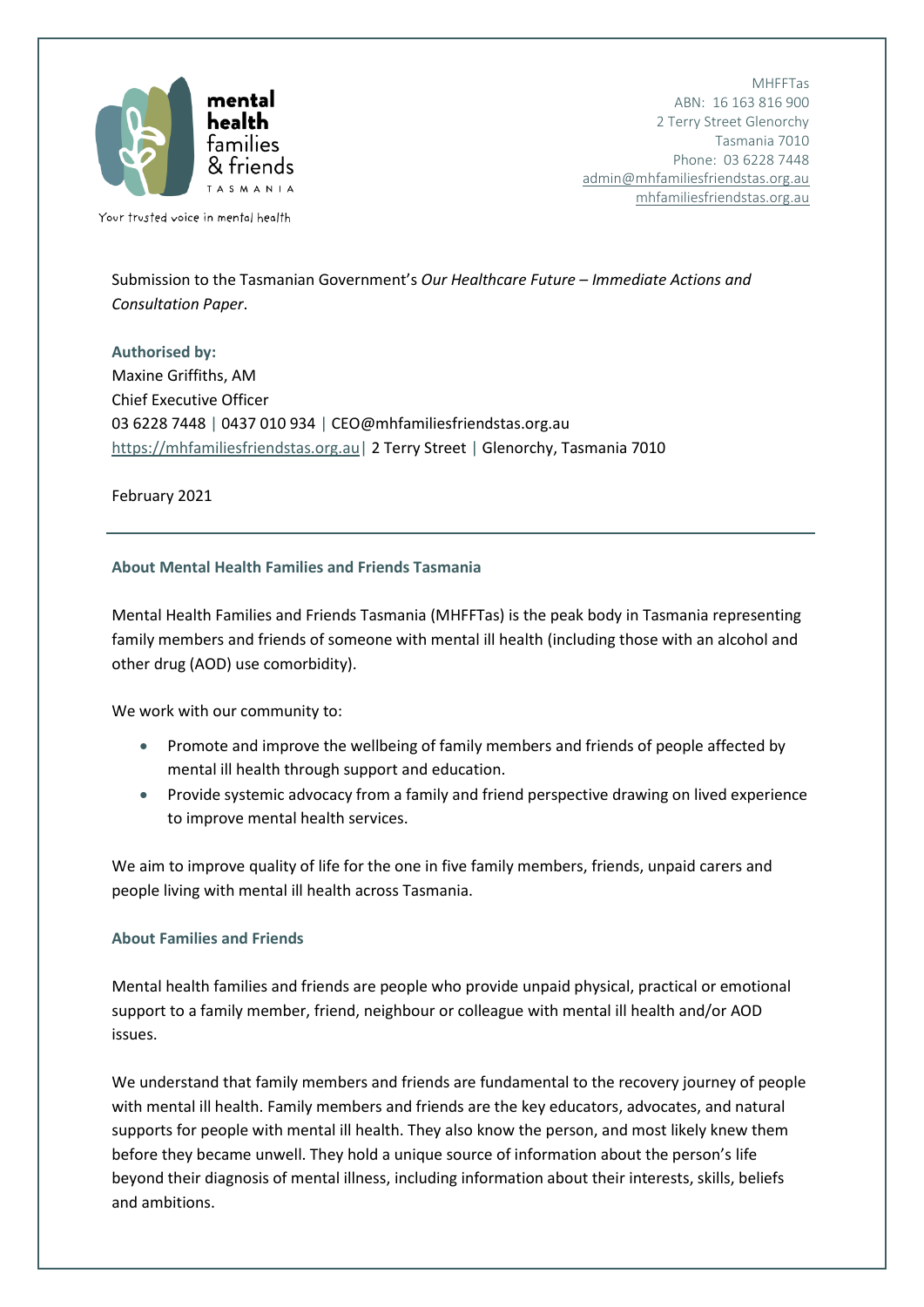### **Introduction**

On behalf of mental health families and friends in Tasmania, MHFFTas welcomes the opportunity to provide a submission in response to the Tasmanian Government's *Our Healthcare Future – Immediate Actions and Consultation Paper* (the Paper). We note that our responses are informed by the lived experience of mental health family members and friends. The following submission will address each of the reform initiatives listed below, as they apply to the mental health family member and friend context in Tasmania.

- *Initiative 1:* Increase and better target our investment to the right care, place and time to maximise the benefits to patients.
- *Initiative 2:* Invest in modern ICT infrastructure to digitally transform our hospitals, improve patient information outcomes and better manage our workforce.
- *Initiative 3a:* Develop a long-term health infrastructure strategy for Tasmania.
- *Initiative 3b:* Build a strong health professional workforce, aligned to a highly integrated health service, to meet the needs of Tasmanians.
- *Initiative 3c:* Strengthen the clinical and consumer voice in health service planning.

Throughout our response, MHFFTas will emphasise the importance of extending the notion of right care, place and time to include the natural support networks of individuals engaging in the Tasmanian Healthcare System. If the Tasmanian Government is to provide the best experience for Tasmanian patients, and maximise the overall amount of care provided so it is accessible when and where people need it, family members and friends must be included, supported and considered as equal care partners in a patient's healthcare journey.

**Reform Initiative 1 - Increase and better target our investment to the right care, place and time to maximise the benefits to patients.**

## *Right care, place and time*

**.** 

As a patient's natural support network, family members, friends and unpaid carers are key stakeholders in any healthcare system.

Of strong concern to MHFFTas and our community is the limited consideration given to the vital role of family members and friends within the Tasmanian Healthcare System. At a National level, and within the field of mental health alone, there are an estimated 240,000 mental health family members and friends supporting someone with mental ill health<sup>1</sup>. Since 2017 (when this figure was first provided), and given the recent impacts of CO - VID 19, MHFFTas believe these numbers to have risen significantly. At the time of analysis, it was estimated to cost \$13.2 billion to replace the informal mental health care provided by mental health family members and friends with formal support services<sup>2</sup>. Again, this was within the field of mental health alone. It is with such figures in mind that MHFFTas advocates strongly for the need to consider family members and

<sup>1</sup> Sandra Diminic, Emily Hielscher, Yong Yi Lee, Meredith Harris, Jaclyn Schess, Jan Kealton, Harvey Whiteford (2017), *The economic value of informal mental health caring in Australia: summary report*, Commissioned by Mind Australia, p. 4, https://www.mindaustralia.org.au/sites/default/files/publications/The\_economic\_value\_of\_informal\_mental\_health\_cari ng in Australia summary report.pdf <sup>2</sup> Diminic *et al*, p. 12.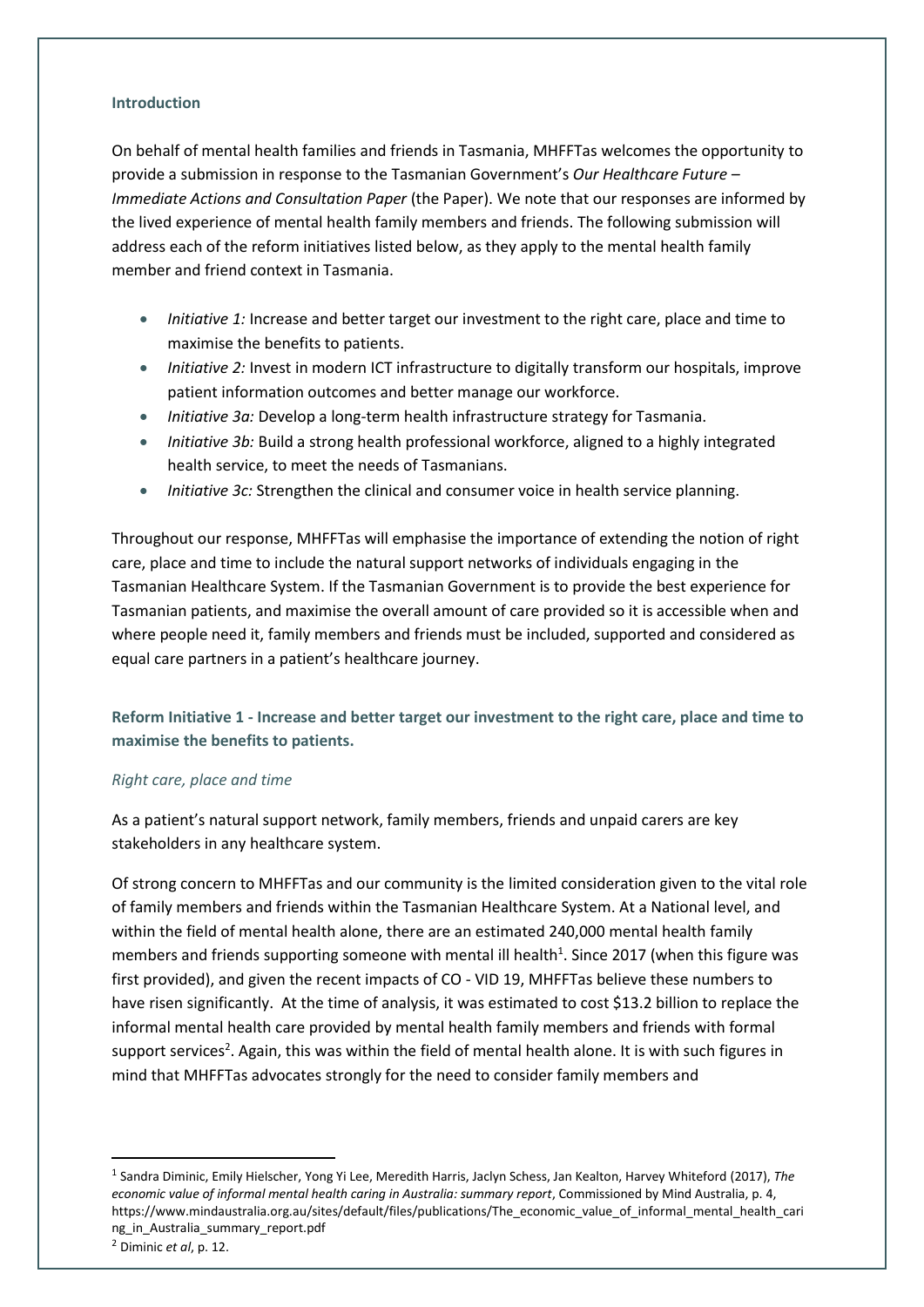friends as playing a fundamental role in achieving positive health outcomes in Tasmania, across the full spectrum of care (including preventative health and wellbeing).

The Paper states that 'we must continue to pursue quality, personalised care that seamlessly links the community and the hospitals, and only uses hospital care when it is required, allowing us to better allocate health resources to improve flow, patient outcomes and patient and staff experiences'<sup>3</sup>.

MHFFTas is in support of person-centred, integrated care. However, the above does not recognise or consider the needs of a patient's natural support networks, that is, a patient's family members and friends. This omission is noted throughout the Paper. This is concerning to our community, given that families, friends and unpaid carers are undoubtedly part of the team offering the right care, in the right place, at the right time. Family members and friends are key agents in ensuring that community care is accessible when and where people need it. As an immediate preventative health measure, MHFFTas suggests strong investment in the wellbeing of a patient's support people. To us, this looks like programs that educate, support and acknowledge family members and friends and their substantial contribution to a patient's care.

The transition to community-based care proposed by the Department is a positive step. However, if there is an expectation that care will increasingly be provided within a community setting, MHFFTas seeks to highlight the additional impact, if unsupported, this will likely have on family members and friends who already provide hours (often 24/7) of care and support within the home and community. Unsupported family members and friends often experience stress, burn out and fatigue. Family and friend stress and fatigue impacts on a support person's ability to continue to effectively advocate and support the person they are caring for, as well as negatively affecting their own wellbeing; ultimately placing further pressure on a healthcare system. As families and friends tell us:

*"The practical, physical, economic and emotional demands of supporting a loved one can be enormous. The caring role can have a significantly negative effect on the health and wellbeing of*  families and friends who provide considerable unpaid support to people with mental health issues, *saving the community a great deal of money while receiving very little support themselves."*

MHFFTas advocates for the repositioning of any model of community care to fully recognise the collective effort of family members and friends, practitioners and a patient in healthcare access and provision and in recovery and rehabilitation.

Mental health families and friends are concerned that they are being called upon to offer more support, within the home and within the community while simultaneously experiencing alienation from the system placing increasing pressure on them to do more. It is vital that a shift to a community focused model of healthcare delivery is inclusive of the needs of family members and friends.

In shifting focus to a holistic model of patient, support person and practitioner support, MHFFTas advocates for the adoption of the Triangle of Care model of care provision within the Tasmanian

**.** 

<sup>3</sup> Department of Health, Tasmania (2020) *Our Healthcare Future: Immediate Actions and Consultation Paper*, p. 26, https://www.health.tas.gov.au/\_\_data/assets/pdf\_file/0010/416845/Our\_Healthcare\_Future\_IAaCP\_vf\_21\_Dec20.pdf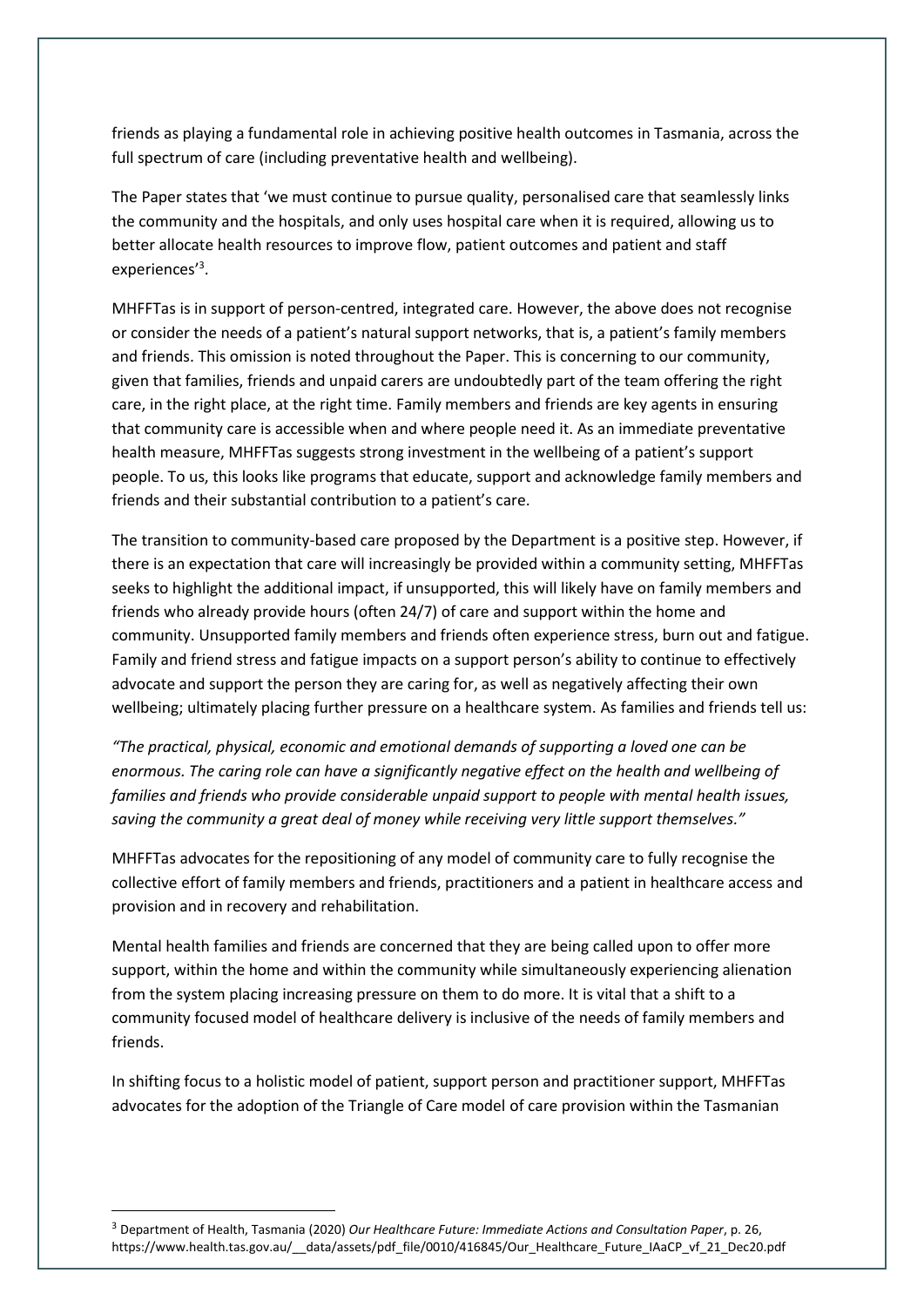Healthcare System. The Triangle of Care model reminds policy makers to consider the needs of every participant in a patient's healthcare provision and ensures that the unpaid support role is viewed as an essential component of a person's care and recovery journey.



Triangle of Care Model (used with permission from Carers Trust)

With this model in mind, mental health family members and friends share that they are supportive of initiatives such as Hospital in the Home (HiTH), which has been provided as a positive example of effective community-based family member and friend involvement. They tell us:

*'…I am in support of this model as it is inclusive of families and friends… [however] it would be greatly improved if more places were available, and if patients could access the model for longer than a relatively brief intervention'.*

MHFFTas is especially supportive of the use of carer peer workers with lived experience within HiTH programs. We are hopeful that these initiatives will be appropriately resourced into the future.

## *Use of Telehealth*

The Paper considers barriers to engagement with digital service provision and asks how we can make better use of telehealth so people can receive the care they need, closer to home.

MHFFTAS supports the minimisation of barriers to telehealth services for patients, and the family members and friends supporting them, who wish to receive services digitally. Our community has mixed views on the use of telehealth. Some highlight the benefits of telehealth, especially within the mental health setting where face to face services are not possible, or are difficult. For some, telehealth provides a gentler introduction to obtaining assistance and can be favoured when the patient finds attendance extremely difficult, if not impossible. Telehealth can reduce stress on family members and friends who might experience distress and difficulty getting the person they support to an appointment. Digital service provision also minimises the time involved for a support person where they are responsible for transporting a loved one to an appointment. Others note that, while telehealth has its place, there are cases of mental ill health where digital consultation may lead to many vital cues being missed due to the practitioner not being in the same room as the consumer.

Given the varying views of our community alone, MHFFTas supports the continued consultation of people with lived experience in considering digital engagement and service provision.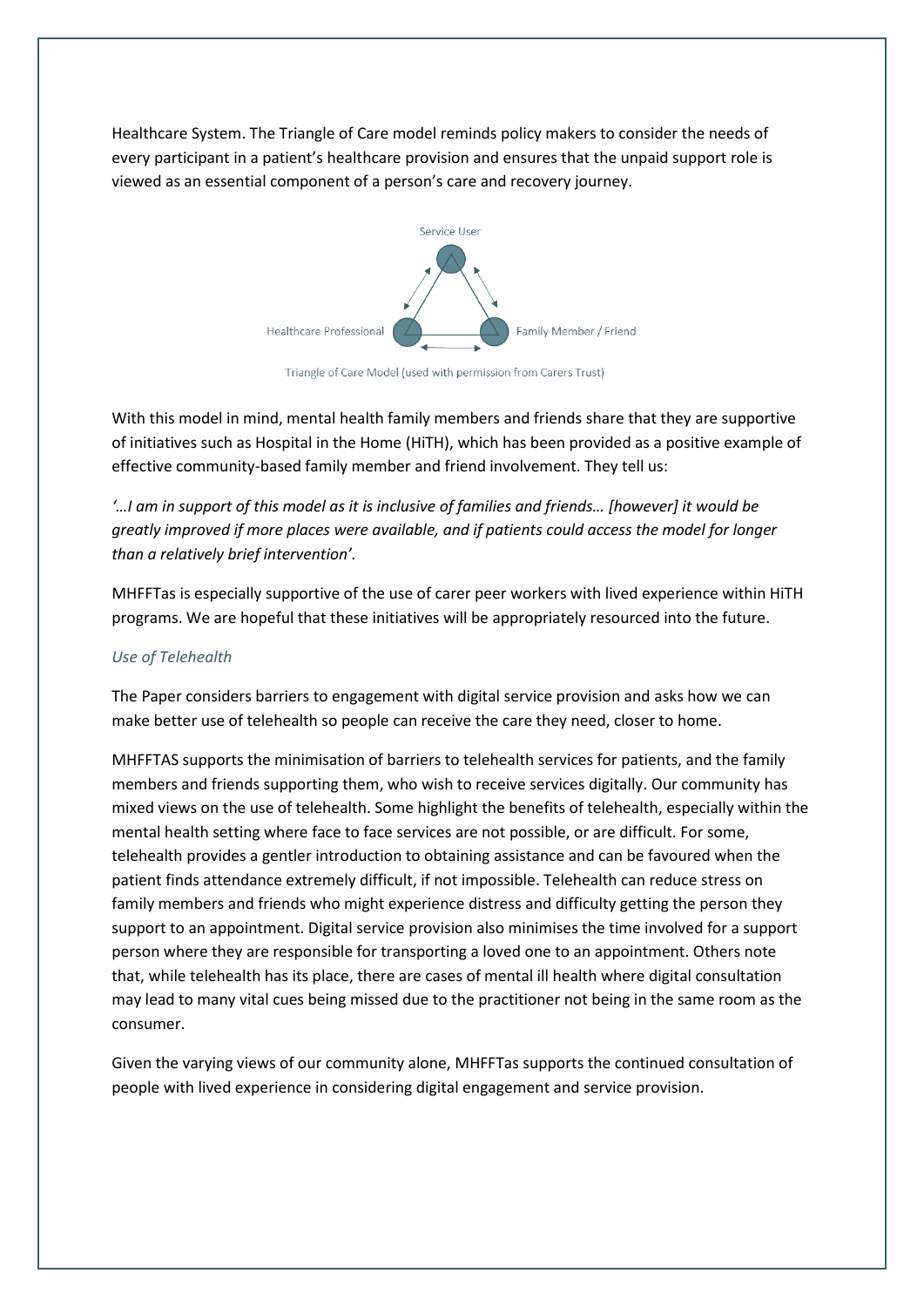#### *Access to Primary Care*

The Paper speaks to creating clear pathways into the healthcare system for patients by increasing access to primary healthcare in Tasmania. On this point, MHFFTas views the increasing unaffordability of primary healthcare, with specific reference to the cost of seeing a general practitioner (GP) in Tasmania, as a significant barrier to primary healthcare access. We understand that a decreasing number of GPs bulk bill in Tasmania. Further, GPs are often not available at the time they are needed. As mental health family members and friends continually tell us, this can, and has, resulted in an over-reliance on emergency departments and acute services. While the Paper notes that primary healthcare services delivered by GPs are a Federal responsibility, MHFFTas understands that Tasmanians expect to see strong political advocacy by their State Government at the Federal level on this issue.

#### *Language and Preventative Health*

MHFFTas welcomes the inclusion of a Mental Health and Wellbeing Portfolio within the State Cabinet. We are hopeful that this language, with specific reference to the implied importance of wellbeing, will come to inform healthcare reform in Tasmania.

While the Paper asks how health literacy, self-management and preventative health approaches might be incorporated into the Tasmanian Healthcare System, there is little focus on wellbeing as a preventative healthcare measure. The Paper speaks, for the most part, to the physical health of the consumer. Further, the Paper does not often speak to preventative health and wellbeing investment. MHFFTas believes that the notion of right care, place and time and the accompanying mode of care developed must be inclusive of prevention and wellbeing. To this end, we highlight the *Rethink 2020* Tasmanian Mental Health Continuum of Care Model as a best practice example and possible model for adoption across the Tasmanian Healthcare System.

In response to questions about health literacy, MHFFTas supports whole of population approaches to health literacy (for example providing first aid and mental health first aid training). We believe it essential that health literacy initiatives are codesigned by governments, not-for profit representatives, consumers and support people in a way that ensures programs can be received by the many different communities in Tasmania. As a key preventative healthcare measure, MHFFTas would like to see any initiatives extended to the natural support networks of healthcare consumers. As increasing patient complexity is felt across the healthcare system, it is also felt by families and friends who often manage the day to day care of a patient outside of the acute setting. Family members and friends need to be supported with appropriate training to manage these complexities within the home. MHFFTas welcomes the opportunity to work with the State Government in formulating and implementing such an initiative.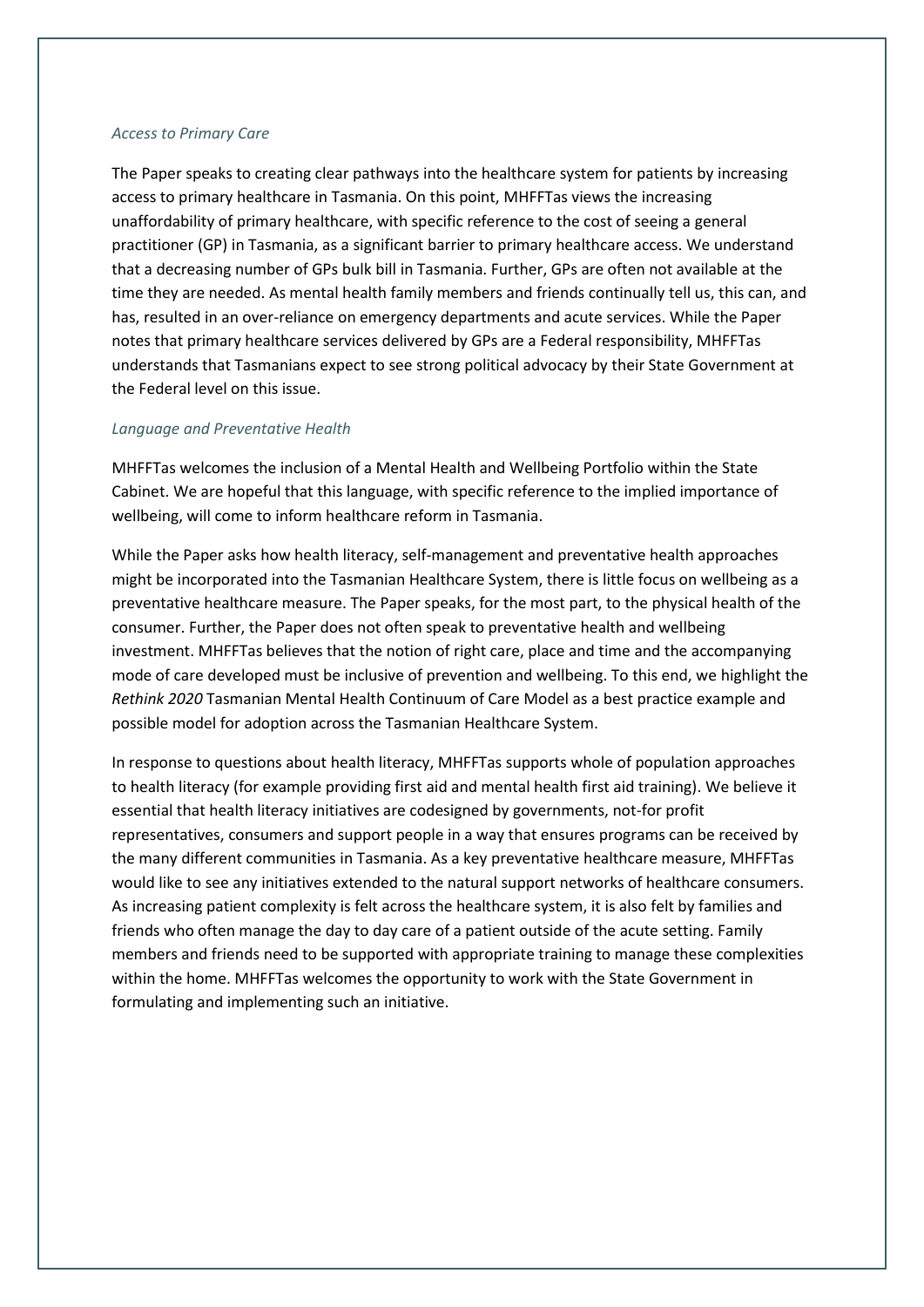**Reform Initiative 2 - Invest in modern ICT infrastructure to digitally transform our hospitals, improve patient information outcomes and better manage our workforce.**

#### *Personal Information and Service Experience*

Mental health family members and friends tell us that they have concerns about the security of personal information when shared digitally. With this feedback in mind, we note the importance of ensuring that consumers and their supporters are appropriately involved in the digital reform process and receive the education needed to effectively navigate and have trust in the systems developed. Mental health family members and friends have suggested that a series of 'what to expect and who to talk to' documents (available in several accessible formats) would help to improve their experience as a support person interacting with public hospital and health services in Tasmania.

#### *Self-care and Technology*

MHFFTas suggests that the most effective way to empower patients with their own self-care (via technology or otherwise) is through appropriate access to training, preventative health education and peer support. Further, we note the importance of extending access to self-care initiatives to the natural support networks of a consumer (that is, their family members and friends). During the CO-VID 19 period, and within the mental health sector, we have seen the success of such initiatives (for example MHFFTas' Online Safe Space Peer Support Program) and their ability to connect and train people digitally.

#### **Reform Initiative 3a - Develop a long-term health infrastructure strategy for Tasmania.**

The Paper proposes reform to implement accessible and closely integrated service delivery available across the full spectrum of care.

#### *Integration*

MHFFTas supports a move away from siloed service delivery. We are strong proponents for the concept of community-driven healthcare hubs and 'pop up' or mobile hubs, especially those established in targeted suburbs and servicing regional locations. MHFFTas also notes that some of the most effective examples of hub-based service delivery involve close collaboration with the Not-For-Profit Sector. Not-for-profits are well connected to the communities they support and help to maintain the currency and impact of an initiative. The Tasmanian Government's *Rethink 2020* State Plan for Mental Health in Tasmania provides a recent example of the collaborative and considered hub-based service delivery models that we support.

MHFFTas sees integrated service delivery as a whole of Government issue. We expect an integrated approach to health infrastructure planning to extend across Government portfolios. Within a small population such as Tasmania, health policy cannot be siloed from transport, housing and education initiatives as all have significant implications for the successful outcomes of another. For example, there is little purpose to creating a new set of health initiatives if consumers cannot access them due to lack of transport or the impacts of housing crisis.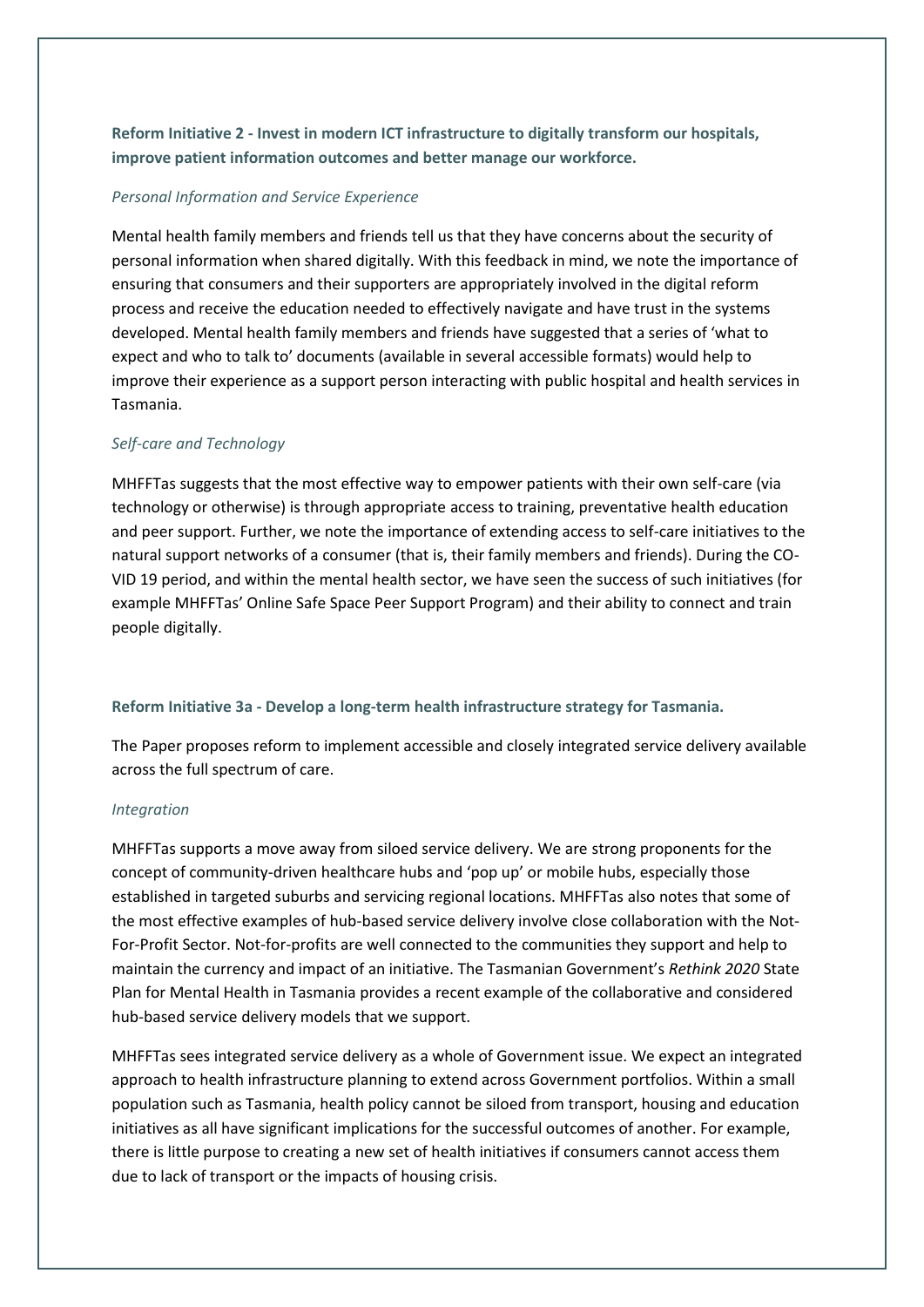As mentioned above, in designing an integrated approach to service delivery, MHFFTas advocates for the adoption of a continuum of care model that is inclusive of prevention and wellbeing (see for example, the Tasmanian Mental Health Continuum of Care Model). We view preventative health as a critical component of any long-term health strategy.

### *Accessibility*

Mental health family members and friends raise accessibility as a key barrier to engaging with healthcare services. Our stakeholders note that many primary and subacute services are not delivered 'out of hours' and are not available on weekends. Further, services can be difficult to physically access when consumers and their supporters are located regionally. MHFFTas understands that this experience is not unique to mental health service provision. When developing modern healthcare facilities in community settings, we hope to see the Tasmanian Government prioritising service accessibility.

In considering how to make services accessible (at the right place and time) adequate community consultation is essential. For example, by allowing sufficient time for stakeholders to respond to calls for consultation, spending times in communities to see where, when and how people gather and involving consultation processes at all stage of the planning and policy cycle. On this last point, MHFFTas again highlights the success of the Tasmanian Government's Mental Health Reform Program and the strong consultation work that has been completed at every point in the project cycle with consumers, family members and friends and the not-for-profit sector supporting them. It is hoped that a similar model is adopted for the Tasmanian Government's health infrastructure strategy.

MHFFTas agrees that effective stakeholder engagement is central to planning the future of healthcare in Tasmania. We look forward to working closely with the Tasmanian Government, Local Government, Not-for-profit Sector, and lived experience representatives (both consumers and their supporters) in setting and enacting Tasmania's long-term health infrastructure priorities.

# **Reform Initiative 3b - Build a strong health professional workforce, aligned to a highly integrated health service, to meet the needs of Tasmanians.**

MHFFTas agrees it is critical that the delivery of healthcare is fully integrated across different care settings. A key component of integration will be ensuring that each provider involved is aware of the community level services available to their patients and the people who support them. Any training initiative requires significant investment in educating the health professional workforce on the services that are currently provided by State and Local Government and the Not-For-Profit Sector.

If it is the Tasmanian Government's intention to build a strong health professional workforce to meet the needs of Tasmanians, the needs of all Tasmanians must be considered. At present, family members and friends feel alienated from the health services accessed by the person they support.

MHFFTas acknowledges work that has commenced in the mental health sector to improve lived experience representation and to consider the needs of a patient's natural support network in healthcare service delivery. However, in practice, mental health families and friends continue to tell us that the Tasmanian Health Service is not inclusive or considerate of their needs.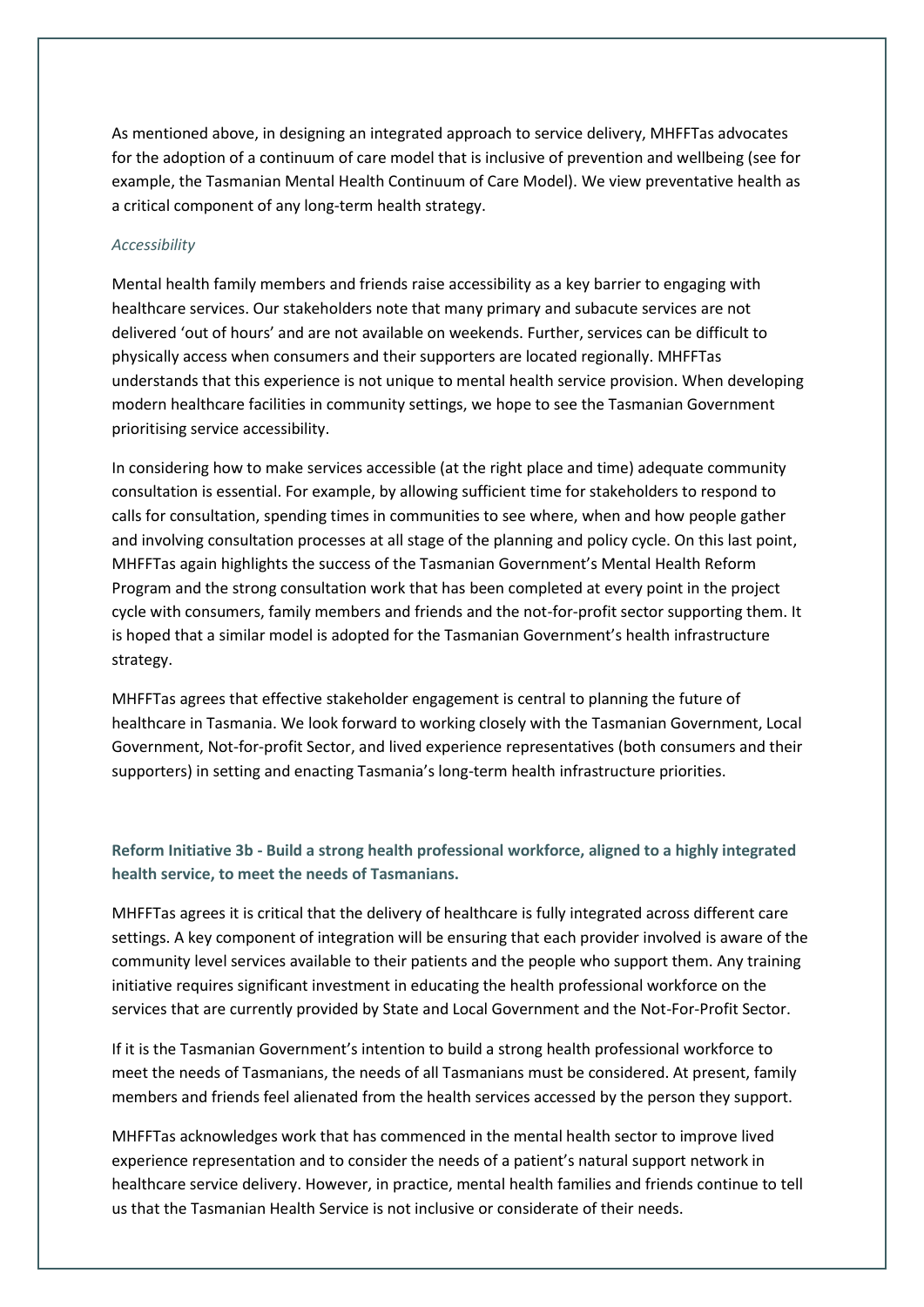A workforce that is aligned to meeting the future health needs of Tasmanians must be trained in considering both the patient and informal support network perspective.

*"There is still a need to address how to focus more on patients and families and friends as experts in their unique journey, by education and awareness raising of a tendency towards unwittingly excluding them in preference to a traditional medical top-down model throughout the system. I believe that the health system culture may not be aware of this issue, although it's by no means universal among all practitioners. Even so it may be a systemic issue."*

Healthcare teams need to be appropriately supported, resourced and trained to engage meaningfully with their local communities. MHFFTas supports the adoption of peer workers within care teams, specifically carer peer workers with lived experience. An increased allocation of peer workers alongside initiatives which invest in educating staff members in family and friend inclusive practices would provide a good starting point for ensuring the needs of a patient's informal support networks are met. We see this as a pre-emptive cost reduction and key preventative health measure for Tasmania's family members and friends providing unpaid support to healthcare consumers. MHFFTas welcomes the opportunity to collaborate with the Department in the provision of such training.

MHFFTas would also note that mental health family members and friends speak to the dedication of staff within the Tasmanian Healthcare System:

*"Even though I've had painful experiences where I've believed that a family member was marginalised due to assumptions being made around [their] mental state, I am in awe of the skills, knowledge, experience, dedication and kindness of the many individuals who work in the system that I have met."*

Others have noted staff shortages and a lack of resourcing for appropriate levels of follow up following acute and sub-acute care stating that care experiences involved *"insufficient staff, places available, or follow up when discharged".*

When considering the health workforce in Tasmania, MHFFTas proposes that a patient's natural support networks be viewed as an extension of the workforce, and entitled to targeted investment in training and education within this reform initiative. There are times when a family member or friend will provide healthcare consumers with support twenty-four hours a day, seven days a week. Such support often removes the provider from the workforce and has a significant impact physically, emotionally and financially. We view supporting Tasmania's unpaid caring workforce as a key health workforce innovation initiative. Tasmanian family members and friends are a significant part of the workforce doing the right job in the right setting within any community-based care provision model.

**Reform Initiative 3c - Strengthen the clinical and consumer voice in health service planning.**

It is our view that better healthcare and community health outcomes in Tasmania cannot be achieved without dual involvement of both patients and the people who support them in an unpaid capacity.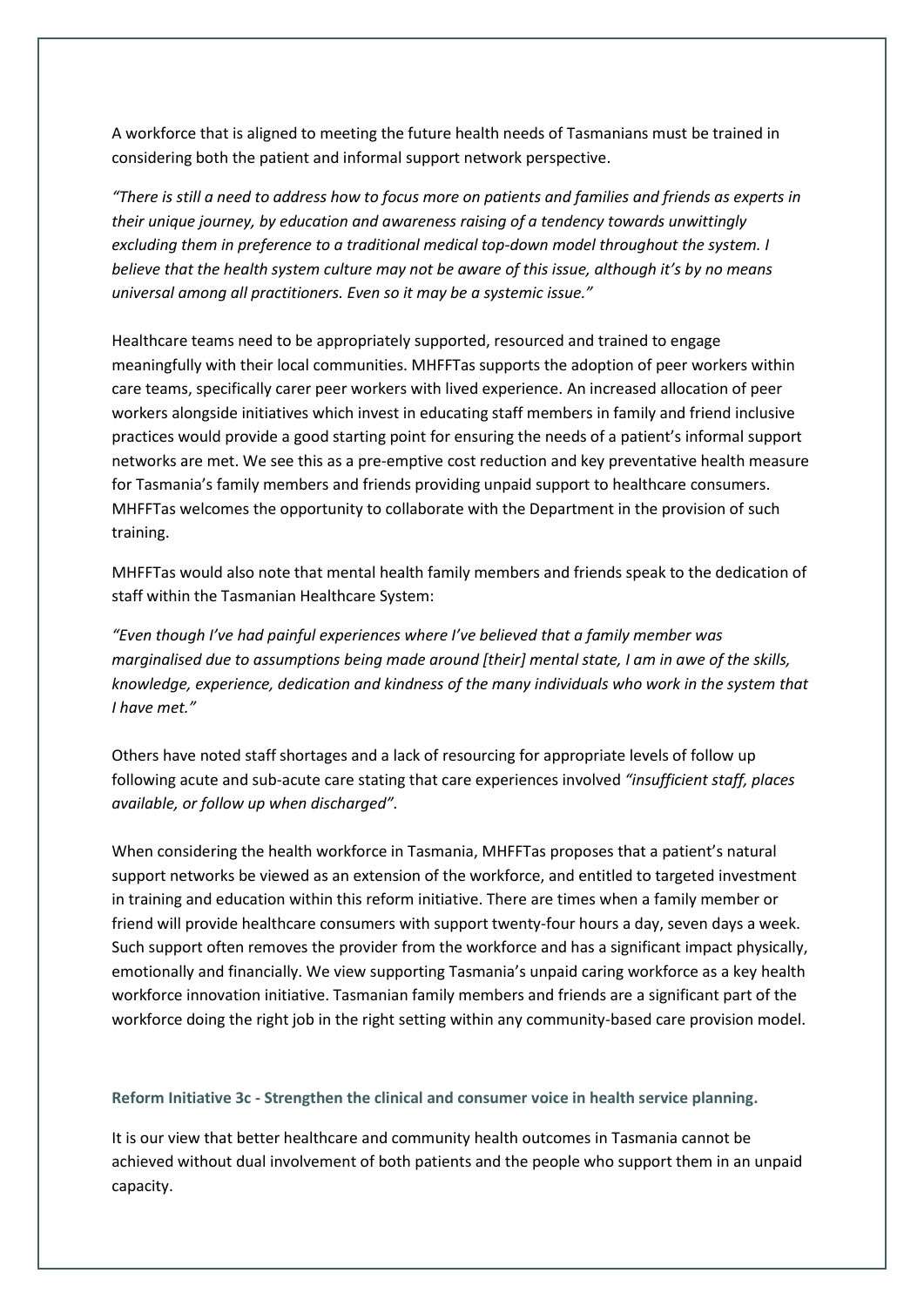MHFFTas is pleased to note mention of patients and their carers in the Department's discussion of this reform initiative. However, MHFFTas advocates for a change of language when referring to a patient's natural, unpaid, support networks.

MHFFTas has consulted extensively on this issue with people who support those with mental ill health, service providers and Government. Consultation has highlighted the widely expressed view that the term 'carer' does not adequately reflect the relational aspects between patients and their unpaid supporters. Respondents perceived themselves first as kin or a friend, colleague or neighbour rather than as a 'carer' and supported someone experiencing mental ill health and/or AOD issues because of this relationship. Within the mental health and AOD sectors, MHFFTas understands that families and friends often miss out on much needed support because they do not relate to language used to refer to their position (that is "carer") within support services. We do not believe this experience is unique to our sector.

MHFFTas is in strong support of initiatives to strengthen both the consumer and the family and friend lived experience voice in healthcare planning. In doing so, we hope that the Department will consider what a meaningful outcome might look like in practice for consumers, support people, employees, and the community at large. It follows that whole of community engagement must be appropriately resourced to ensure these outcomes are achieved.

To family members and friends, meaningful engagement looks like involvement in service planning throughout the project and policy cycle – that is, from the outset through to service delivery and evaluation.

"*…changes [must be] underpinned by community consultation, both at a macro level such as requested via responding to the Paper, and also at a micro level throughout the healthcare system. Examples of the latter would include processes that respectfully include patients, families and friends, and 'grass roots' community services. They would also be inclusive of CALD, ATSI and other diverse groups."*

Mental health family members and friends recommend supporting consumers and their support networks in engagement by helping participants become familiar with and understand the issues being raised in their care. Our community welcomes the opportunity to provide qualitative information about their lived experience and have suggested that Departments provide coaching in how to present information to Government (for example, in response to a Consultation Paper) prior to calls for consultation.

Mental health family members and friends also express growing concern that they are not always made aware of the services available to them, and the people they support. Further, some mental health family members and friends do not feel that they are well informed about what to expect from Tasmania's healthcare system, how to navigate service provision, as well as preventative health actions they could take to avoid engagement at the sub-acute and acute system levels. MHFFTas strongly advocates for a series of preventative health campaigns and education that are designed to meet the needs of the socially isolated, those with mental ill health, disabilities and or disadvantage. Again, these campaigns and policy responses require whole of Government attention and cannot be considered in portfolio silos alone.